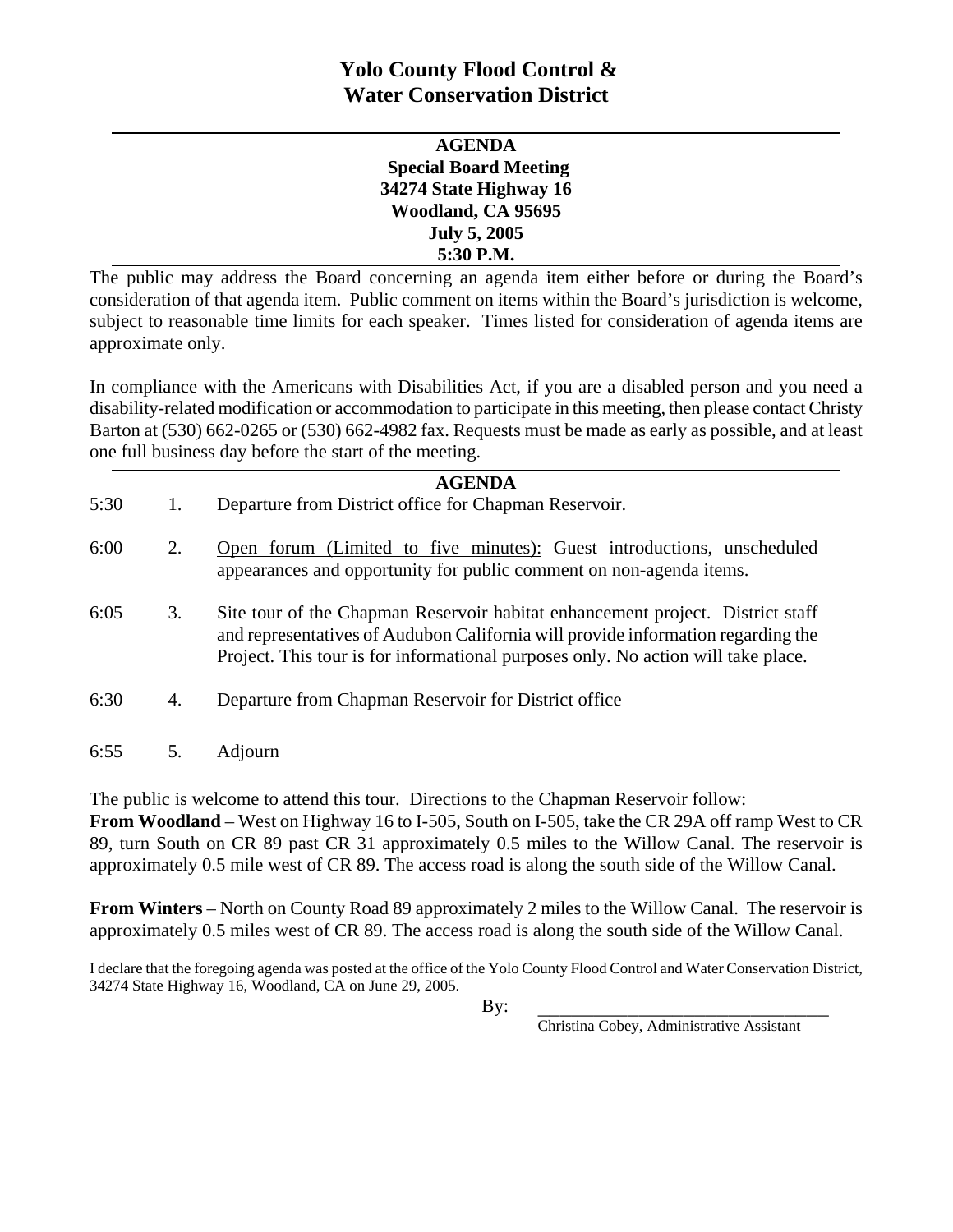## SPECIAL BOARD MEETING MINUTES JULY 5, 2005

The special July meeting of the Board of Directors of the Yolo County Flood Control and Water Conservation District was held at 5:30 p.m. on July 5, 2005 at its regular place of business, 34274 State Highway 16, Woodland, California. Chair Brice convened the meeting with Director Rominger present. The meeting then moved to the field trip location at the Chapman Reservoir site. Director Scheuring met the group at the Chapman Reservoir. Director Vink was absent. Also in attendance at the reservoir site were:

District Staff and Consultants Tim O'Halloran, General Manager Christy Barton, Assistant General Manager Max Stevenson, Water Resources Associate Paul Bartkiewicz, Legal Counsel

#### **Members of the Public**

Donald Rominger, Past Director Chris Rose, California Audubon Vance Russell, California Audubon Miles Daprato, California Audubon Dave Pratt

### **OPEN FORUM**

No comments were made.

## **CHAPMAN RESERVOIR HABITAT ENHANCEMENT PROJECT**

Mr. O'Halloran reviewed the District's involvement in a pilot habitat enhancement project at the Chapman reservoir and introduced the members of the Audubon team.

Mr. Daprato took the group to the test sites for three different planting scenarios along the banks of the Chapman Reservoir. He reported on the activities, successes and failures at the different test sites. He also reported that the Rosemount High School had provided students for one day to help with the planting and installation of irrigation system.

The Board asked questions, commended the work done to date and supported expansion of the projects to other areas around the reservoir to test further planting scenarios.

Mr. Rose commended the project as a successful partnership effort involving the District and the California Audubon.